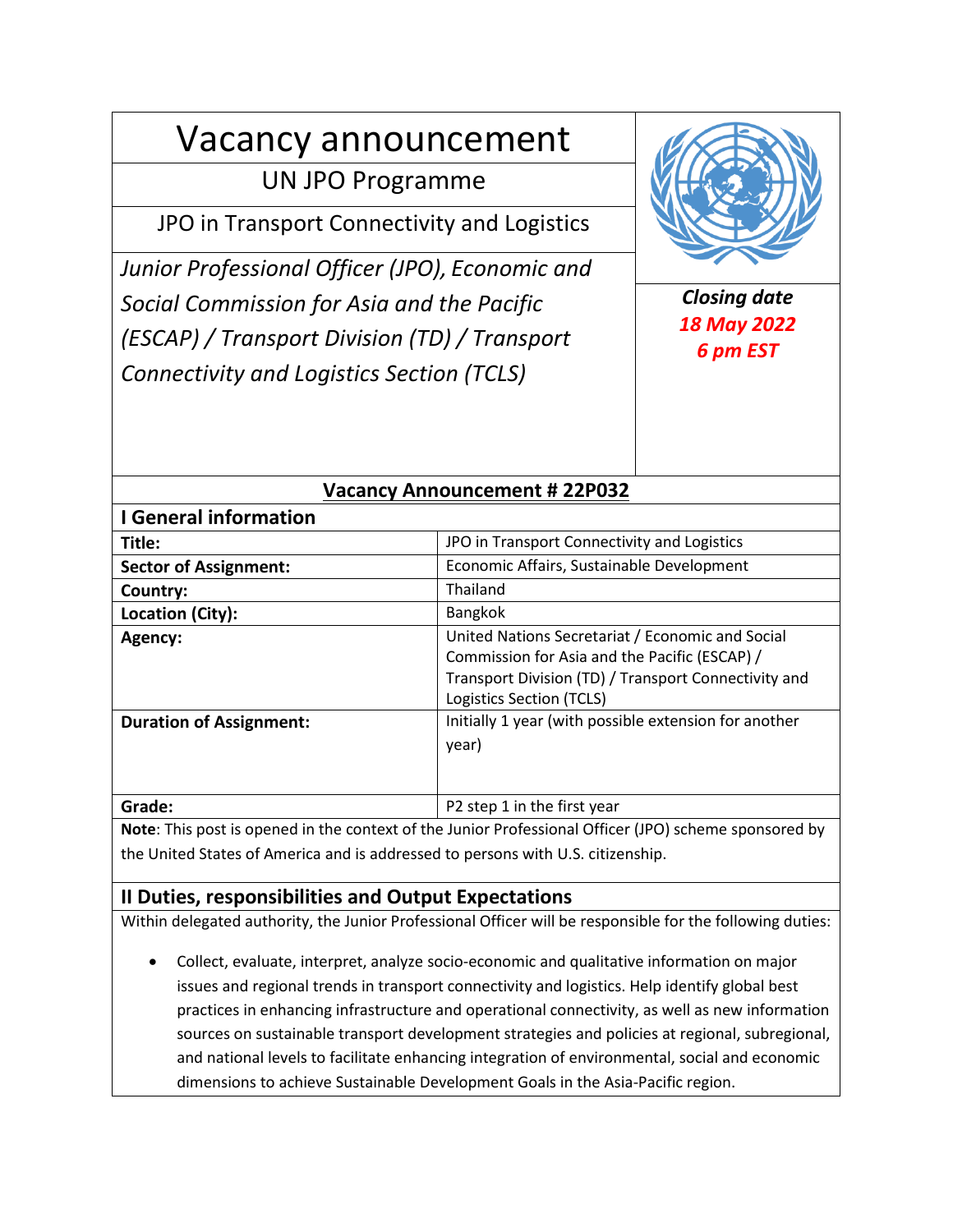- Assist in planning, organizing and servicing of regional intergovernmental conferences, expert group meetings, seminars and workshops relevant to the above subject, as well as undertake subsequent follow-ups and implementation of recommendations in the related field.
- Contribute to the strategic planning, formulation and implementation of the programme of work in transport and priorities of the Section towards the implementation of the new Regional Action Programme on Sustainable Transport Development (2022-2026), with a focus on transport connectivity and digitalization of transport.
- Assist in preparing briefing notes, inputs to speeches and similar materials on economic sector or sector issues in a form that is a meaningful to non-specialists.
- Monitor, backstop and assess the implementation of technical cooperation programmes and projects.
- Undertake ad hoc tasks assigned by the Chief of the Section.

# **III Training component: Learning elements and expectations**

On completion of the assignment, the JPO will have/be able to:

- Familiarize with the region's unique challenges and approaches to achieve sustainable transport connectivity.
- Acquire skills to conduct analytical review on sustainable transport connectivity strategies and policies to facilitate enhancing integration of environmental, social and economic dimensions of sustainable development.
- Acquire a good understanding of UN working system.

# **IV Supervision**

#### **Title of Supervisor:**

Chief of Transport Connectivity and Logistics Section (TCLS)

**Content and methodology of supervision:** Establishment of a Work Plan: During the first month of the assignment, the Junior Professional Officer (JPO) will work jointly with his/her direct supervisor to finalize an agreed upon work plan. The final work plan will be discussed and mutually agreed to by the JPO and his/her supervisor.

**Evaluation:** The United Nations Performance Evaluation System (e-performance) will serve as a primary platform to evaluate of the JPO's performance.

# **V Required Qualifications and Experience**

#### **Education:**

Advanced university degree (Master's degree or equivalent) in economics, engineering, transport, international law or related fields. A first-level university degree in combination with two additional years of qualifying experience may be accepted in lieu of the advanced university degree.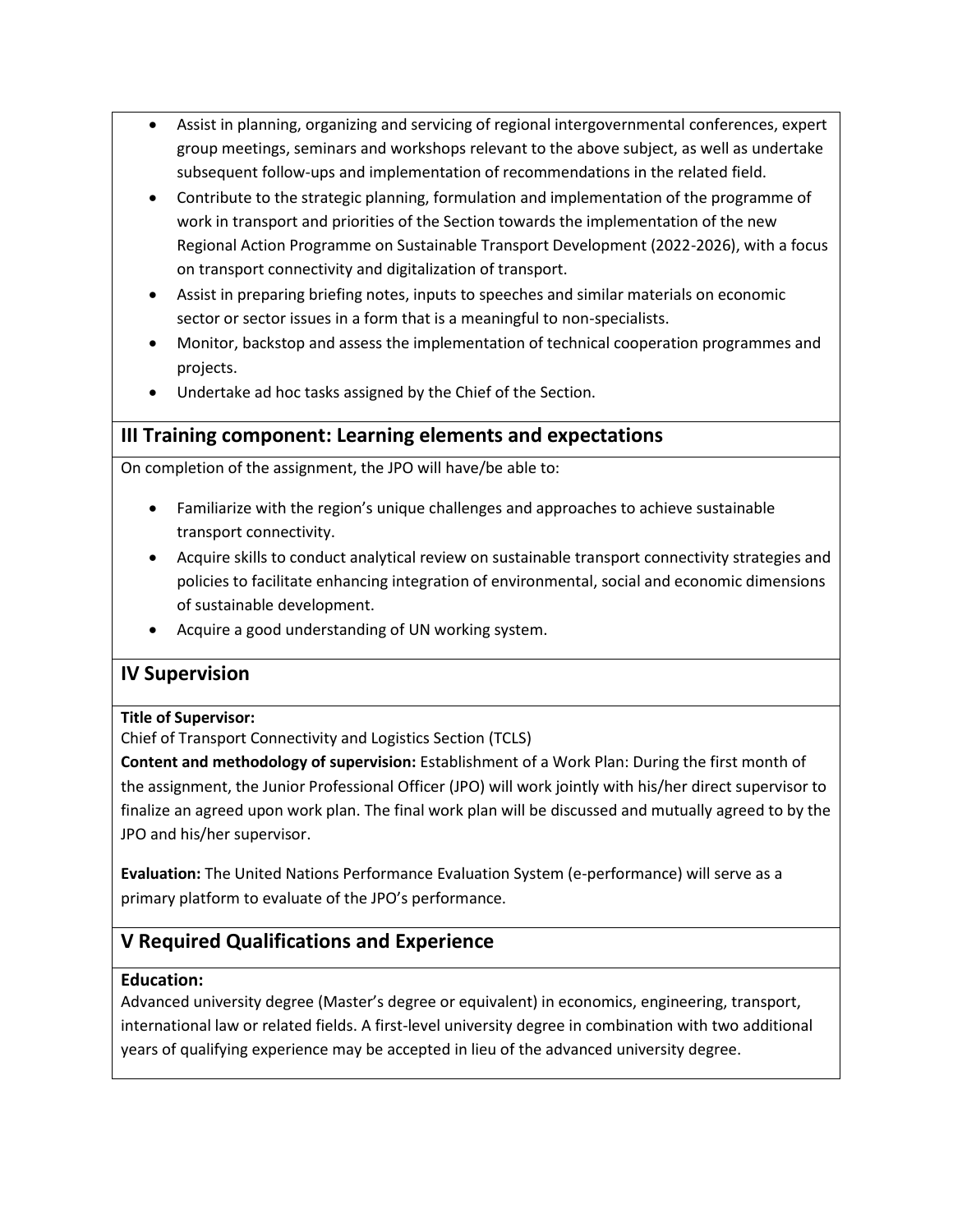#### **Working experience (incl. internships and volunteering):**

While a minimum of 2 years work experience is required, for this specific position preference is given to candidates who possess 3 or more years of relevant work experience in transport and/or development, economic and policy analysis, and/or public administration or related area. Familiarity with transport challenges and policy implications in Asia and the Pacific is desirable.

#### **Languages:**

English and French are the working languages of the UN Secretariat. For this position, fluency in English is required. Knowledge of another UN official language is an advantage.

#### **UN competencies:**

**PROFESSIONALISM:** Shows pride in work and in achievements; Demonstrates professional competence and mastery of subject matter; Is conscientious and efficient in meeting commitments, observing deadlines and achieving results; Is motivated by professional rather than personal concerns; Shows persistence when faced with difficult problems or challenges; Remains calm in stressful situations; Good knowledge of and exposure to a range of human rights issues, good knowledge of institutional mandates, policies and guidelines related to human rights

**TEAMWORK:** Works collaboratively with colleagues to achieve organizational goals; Solicits input by genuinely valuing others' ideas and expertise; is willing to learn from others; Places team agenda before personal agenda; Supports and acts in accordance with final group decision, even when such decisions may not entirely reflect own position; Shares credit for team accomplishments and accepts joint responsibility for team shortcomings

**PLANNING & ORGANIZING:** Develops clear goals that are consistent with agreed strategies; Identifies priority activities and assignments; adjusts priorities as required; Allocates appropriate amount of time and resources for completing work; Foresees risks and allows for contingencies when planning; Monitors and adjusts plans and actions as necessary; Uses time efficiently

#### **Workforce Diversity**

The United Nations believes that an inclusive culture attracts the best talent and encourages all qualified applicants, regardless of gender, disability, sexual orientation, cultural or religious backgrounds, to apply.

# **VI Background information on Agency/Department/Section**

The mandate of the United Nations Economic and Social Commission for Asia and the Pacific (ESCAP) is to promote sustainable and inclusive development and regional connectivity in the Asian and Pacific region. ESCAP's role as a regional development arm of the United Nations Secretariat is to support its membership with policy-oriented research and analysis, normative support and technical assistance and capacity building, to respond to the development priorities and changing needs of the Asian and Pacific region. Detailed information can be found through the website: [http://www.unescap.org](http://www.unescap.org/) By supporting the development of an intermodal regional network, incorporating the Asian Highway network, the Trans-Asian Railway network and the network of Dry Ports, ESCAP works to strengthen connectivity, optimize the use of existing infrastructure and increase the level of integration between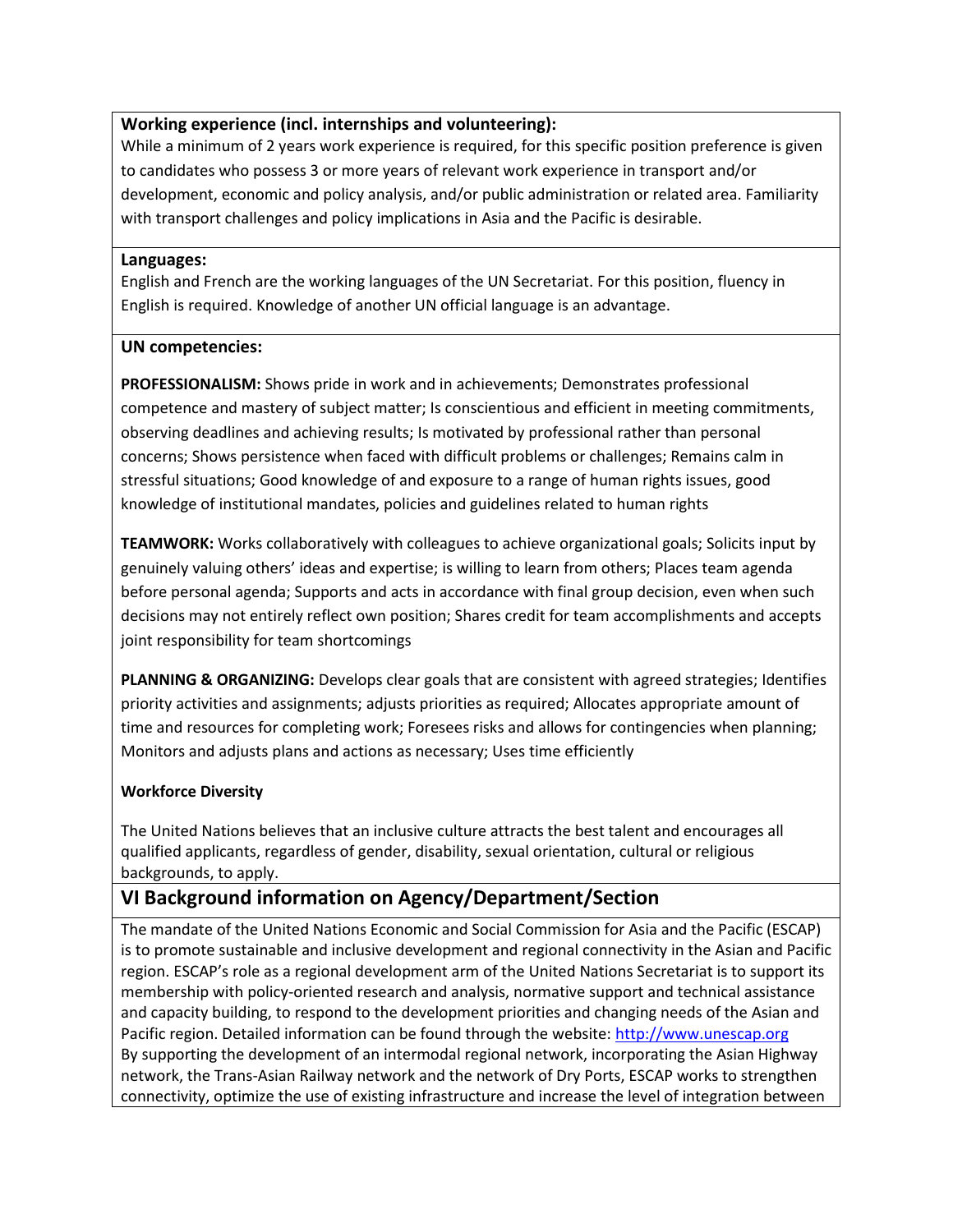the different transport modes.

While infrastructure development is a prerequisite for achieving regional connectivity, tackling nonphysical barriers to cross-border and transit transport is also essential. To this end, ESCAP promotes the unhindered and safe movement of vehicles, goods and people across borders and through countries of the region through the establishment of regional facilitation frameworks, assistance in formulating and implementing facilitation agreements, development of models and standards, provision of facilitation tools and the harmonization of documentation and procedures. ESCAP also assists countries in developing transport logistics policies and in enhancing the quality of transport through improving the skills of logistics service providers and transport professionals.

The extensive enabling role of transport in achieving Sustainable Development Goals (SDGs) is materialized with integrating economic, social and environmental pillars of sustainable development into transport connectivity agenda in a balanced manner which can be achieved through an integrated intermodal transport and logistics system. The integrated intermodal transport and logistics system is a transport system that optimizes the needs of transporting goods and passengers; minimizes consumption of energy, land and other resources; generates low emissions of greenhouse gases, ozone depleting substances and other pollutants; and minimizes the adverse social impacts arising from transport operations. In addition to regional transport infrastructure development and transport facilitation efforts, to achieve SDGs 1, 2, 3 and 11, ESCAP promotes transport policies to achieve safe, affordable, and accessible passenger and freight transport systems for both urban and rural communities. ESCAP supports member States in strengthening their capacities to move towards more sustainable and inclusive transport, with focus on the road safety, urban mobility, better rural connectivity and intelligent transport systems for all, including the poor and the vulnerable communities. Whilst transport remains a main driver of economic growth, it is also a major contributor to carbon dioxide emissions and air pollution in the region. ESCAP supports member States in their efforts to achieve SDGs 11 and 13 based on the environmental and social comparative advantages of various transport modes. For more information, please refer to website: <http://www.unescap.org/our-work/transport>